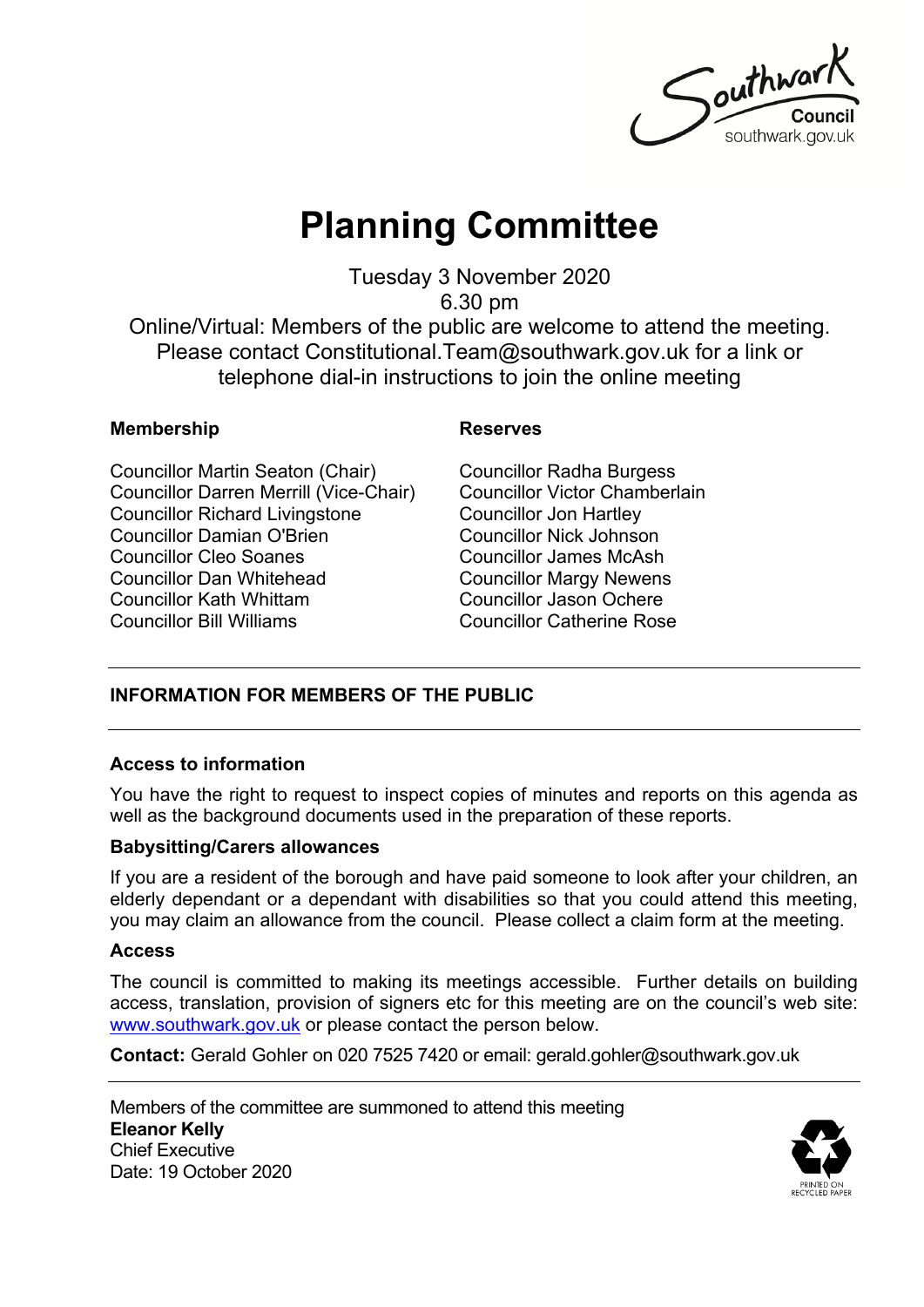Southwark southwark.gov.uk

## **Planning Committee**

Tuesday 3 November 2020 6.30 pm

Online/Virtual: Members of the public are welcome to attend the meeting. Please contact Constitutional.Team@southwark.gov.uk for a link or telephone dial-in instructions to join the online meeting

## **Order of Business**

**Item No. Title Page No.**

#### **1. APOLOGIES**

To receive any apologies for absence.

#### **2. CONFIRMATION OF VOTING MEMBERS**

A representative of each political group will confirm the voting members of the committee.

#### **3. NOTIFICATION OF ANY ITEMS OF BUSINESS WHICH THE CHAIR DEEMS URGENT**

In special circumstances, an item of business may be added to an agenda within five clear days of the meeting.

#### **4. DISCLOSURE OF INTERESTS AND DISPENSATIONS**

Members to declare any personal interests and dispensation in respect of any item of business to be considered at this meeting.

#### **5. MINUTES** 1 - 19

To approve as correct records the minutes of the meetings held on 20 July 2020 (2pm), 8 September 2020, 29 September 2020 and 6 October 2020.